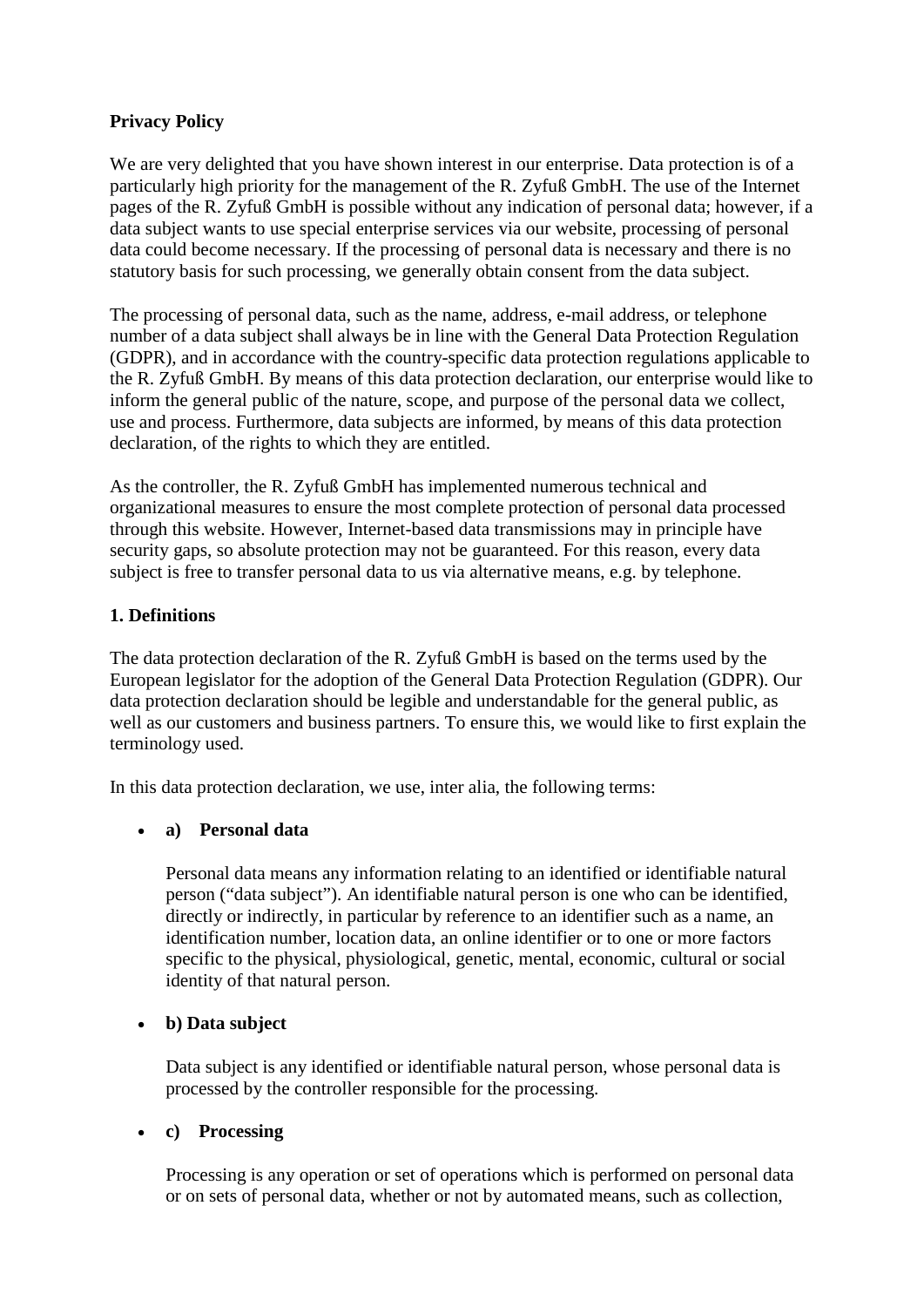recording, organisation, structuring, storage, adaptation or alteration, retrieval, consultation, use, disclosure by transmission, dissemination or otherwise making available, alignment or combination, restriction, erasure or destruction.

### • **d) Restriction of processing**

Restriction of processing is the marking of stored personal data with the aim of limiting their processing in the future.

## • **e) Profiling**

Profiling means any form of automated processing of personal data consisting of the use of personal data to evaluate certain personal aspects relating to a natural person, in particular to analyse or predict aspects concerning that natural person's performance at work, economic situation, health, personal preferences, interests, reliability, behaviour, location or movements.

### • **f) Pseudonymisation**

Pseudonymisation is the processing of personal data in such a manner that the personal data can no longer be attributed to a specific data subject without the use of additional information, provided that such additional information is kept separately and is subject to technical and organisational measures to ensure that the personal data are not attributed to an identified or identifiable natural person.

### • **g) Controller or controller responsible for the processing**

Controller or controller responsible for the processing is the natural or legal person, public authority, agency or other body which, alone or jointly with others, determines the purposes and means of the processing of personal data; where the purposes and means of such processing are determined by Union or Member State law, the controller or the specific criteria for its nomination may be provided for by Union or Member State law.

### • **h) Processor**

Processor is a natural or legal person, public authority, agency or other body which processes personal data on behalf of the controller.

### • **i) Recipient**

Recipient is a natural or legal person, public authority, agency or another body, to which the personal data are disclosed, whether a third party or not. However, public authorities which may receive personal data in the framework of a particular inquiry in accordance with Union or Member State law shall not be regarded as recipients; the processing of those data by those public authorities shall be in compliance with the applicable data protection rules according to the purposes of the processing.

## • **j) Third party**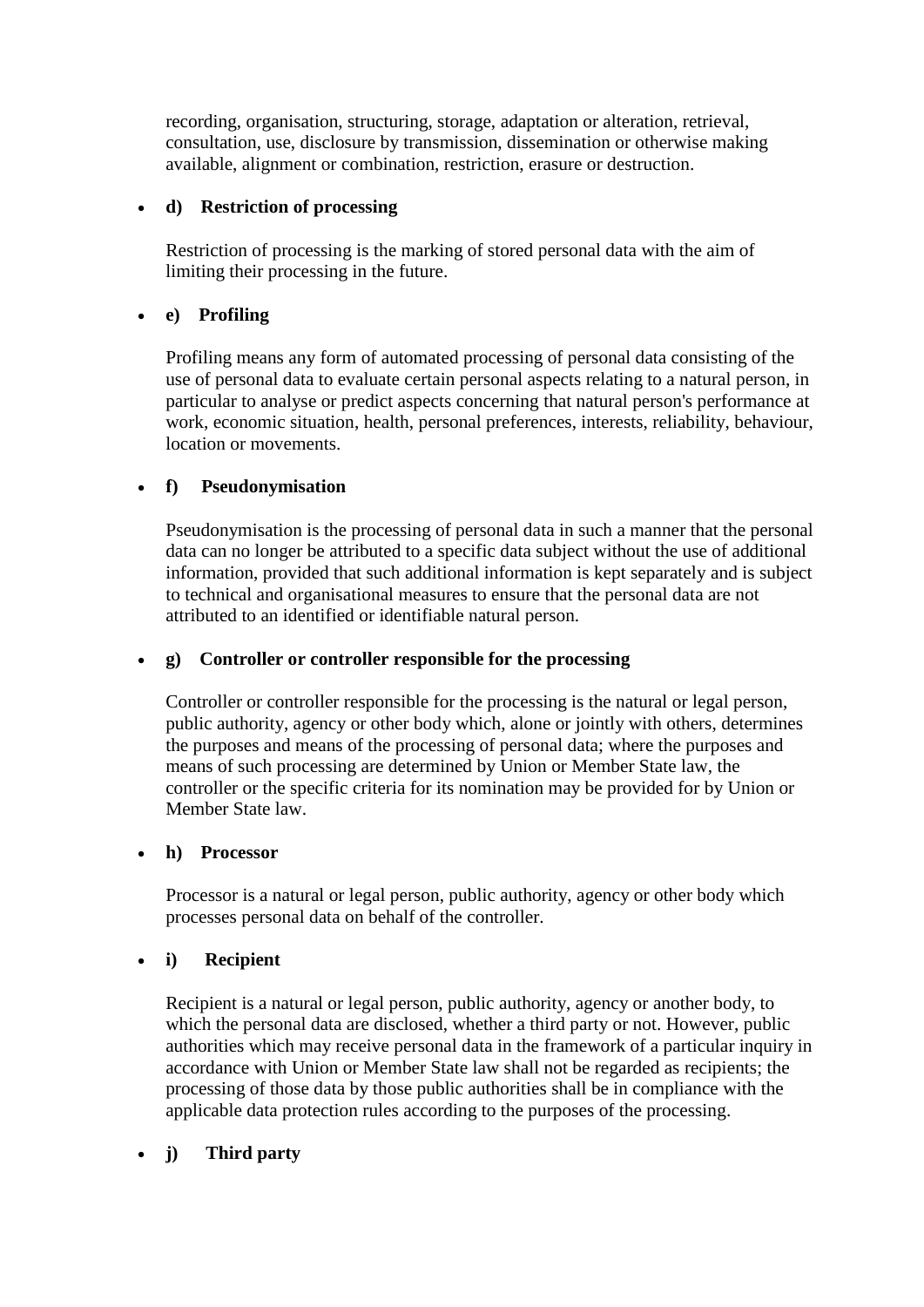Third party is a natural or legal person, public authority, agency or body other than the data subject, controller, processor and persons who, under the direct authority of the controller or processor, are authorised to process personal data.

### • **k) Consent**

Consent of the data subject is any freely given, specific, informed and unambiguous indication of the data subject's wishes by which he or she, by a statement or by a clear affirmative action, signifies agreement to the processing of personal data relating to him or her.

### **2. Name and Address of the controller**

Controller for the purposes of the General Data Protection Regulation (GDPR), other data protection laws applicable in Member states of the European Union and other provisions related to data protection is:

R. Zyfuß GmbH

Gewerbestraße 25-27

58256 Ennepetal

Germany

Phone: 02333-81513

Email: info@zyfuss.de

Website: www.zyfuss.de

### **3. Cookies**

The Internet pages of the R. Zyfuß GmbH use cookies. Cookies are text files that are stored in a computer system via an Internet browser.

Many Internet sites and servers use cookies. Many cookies contain a so-called cookie ID. A cookie ID is a unique identifier of the cookie. It consists of a character string through which Internet pages and servers can be assigned to the specific Internet browser in which the cookie was stored. This allows visited Internet sites and servers to differentiate the individual browser of the dats subject from other Internet browsers that contain other cookies. A specific Internet browser can be recognized and identified using the unique cookie ID.

Through the use of cookies, the R. Zyfuß GmbH can provide the users of this website with more user-friendly services that would not be possible without the cookie setting.

By means of a cookie, the information and offers on our website can be optimized with the user in mind. Cookies allow us, as previously mentioned, to recognize our website users. The purpose of this recognition is to make it easier for users to utilize our website. The website user that uses cookies, e.g. does not have to enter access data each time the website is accessed, because this is taken over by the website, and the cookie is thus stored on the user's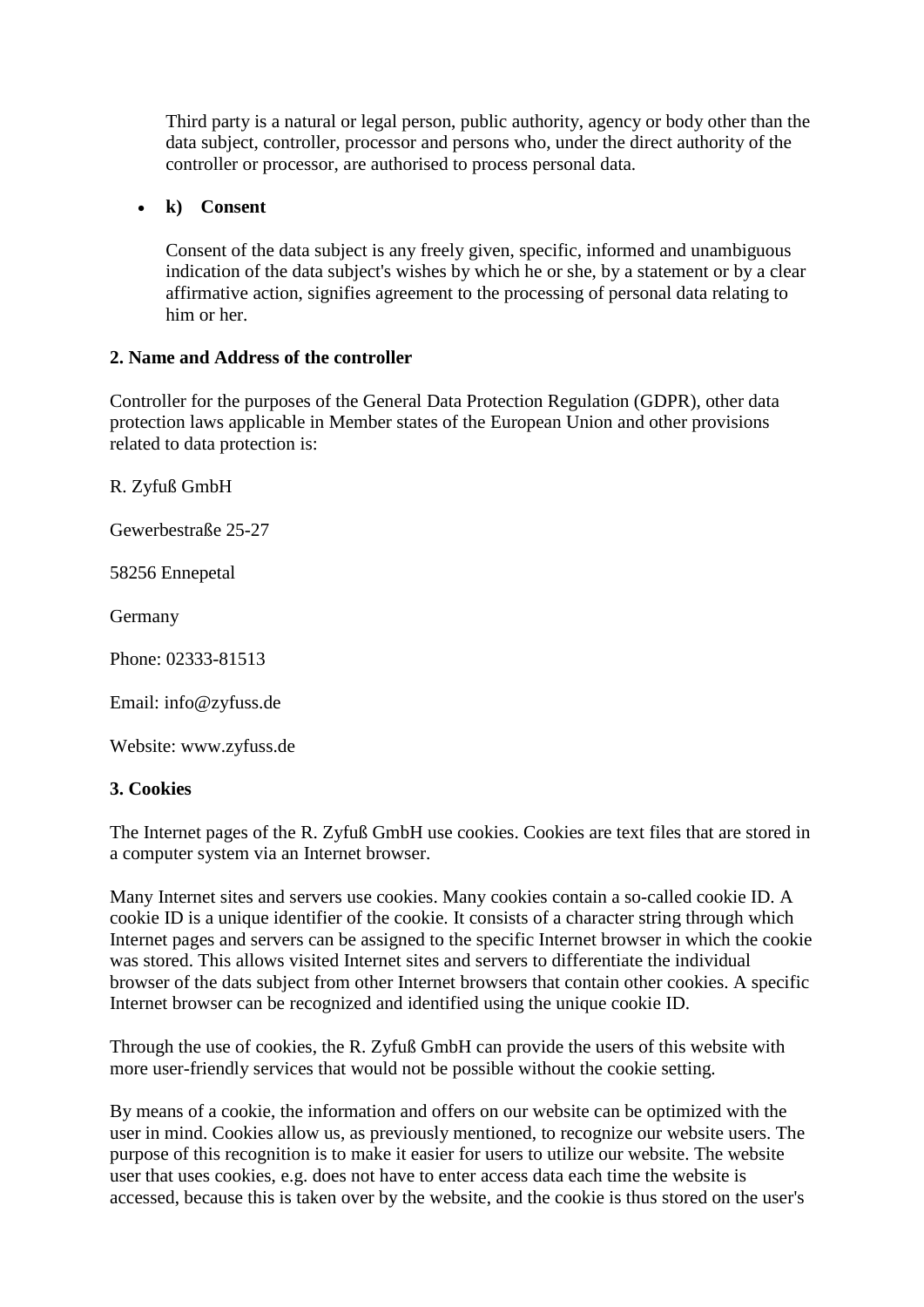computer system. Another example is the cookie of a shopping cart in an online shop. The online store remembers the articles that a customer has placed in the virtual shopping cart via a cookie.

The data subject may, at any time, prevent the setting of cookies through our website by means of a corresponding setting of the Internet browser used, and may thus permanently deny the setting of cookies. Furthermore, already set cookies may be deleted at any time via an Internet browser or other software programs. This is possible in all popular Internet browsers. If the data subject deactivates the setting of cookies in the Internet browser used, not all functions of our website may be entirely usable.

# **4. Collection of general data and information**

The website of the R. Zyfuß GmbH collects a series of general data and information when a data subject or automated system calls up the website. This general data and information are stored in the server log files. Collected may be (1) the browser types and versions used, (2) the operating system used by the accessing system, (3) the website from which an accessing system reaches our website (so-called referrers), (4) the sub-websites, (5) the date and time of access to the Internet site, (6) an Internet protocol address (IP address), (7) the Internet service provider of the accessing system, and (8) any other similar data and information that may be used in the event of attacks on our information technology systems.

When using these general data and information, the R. Zyfuß GmbH does not draw any conclusions about the data subject. Rather, this information is needed to (1) deliver the content of our website correctly, (2) optimize the content of our website as well as its advertisement, (3) ensure the long-term viability of our information technology systems and website technology, and (4) provide law enforcement authorities with the information necessary for criminal prosecution in case of a cyber-attack. Therefore, the R. Zyfuß GmbH analyzes anonymously collected data and information statistically, with the aim of increasing the data protection and data security of our enterprise, and to ensure an optimal level of protection for the personal data we process. The anonymous data of the server log files are stored separately from all personal data provided by a data subject.

## **5. Routine erasure and blocking of personal data**

The data controller shall process and store the personal data of the data subject only for the period necessary to achieve the purpose of storage, or as far as this is granted by the European legislator or other legislators in laws or regulations to which the controller is subject to.

If the storage purpose is not applicable, or if a storage period prescribed by the European legislator or another competent legislator expires, the personal data are routinely blocked or erased in accordance with legal requirements.

# **6. Rights of the data subject**

# • **a) Right of confirmation**

Each data subject shall have the right granted by the European legislator to obtain from the controller the confirmation as to whether or not personal data concerning him or her are being processed. If a data subject wishes to avail himself of this right of confirmation, he or she may, at any time, contact any employee of the controller.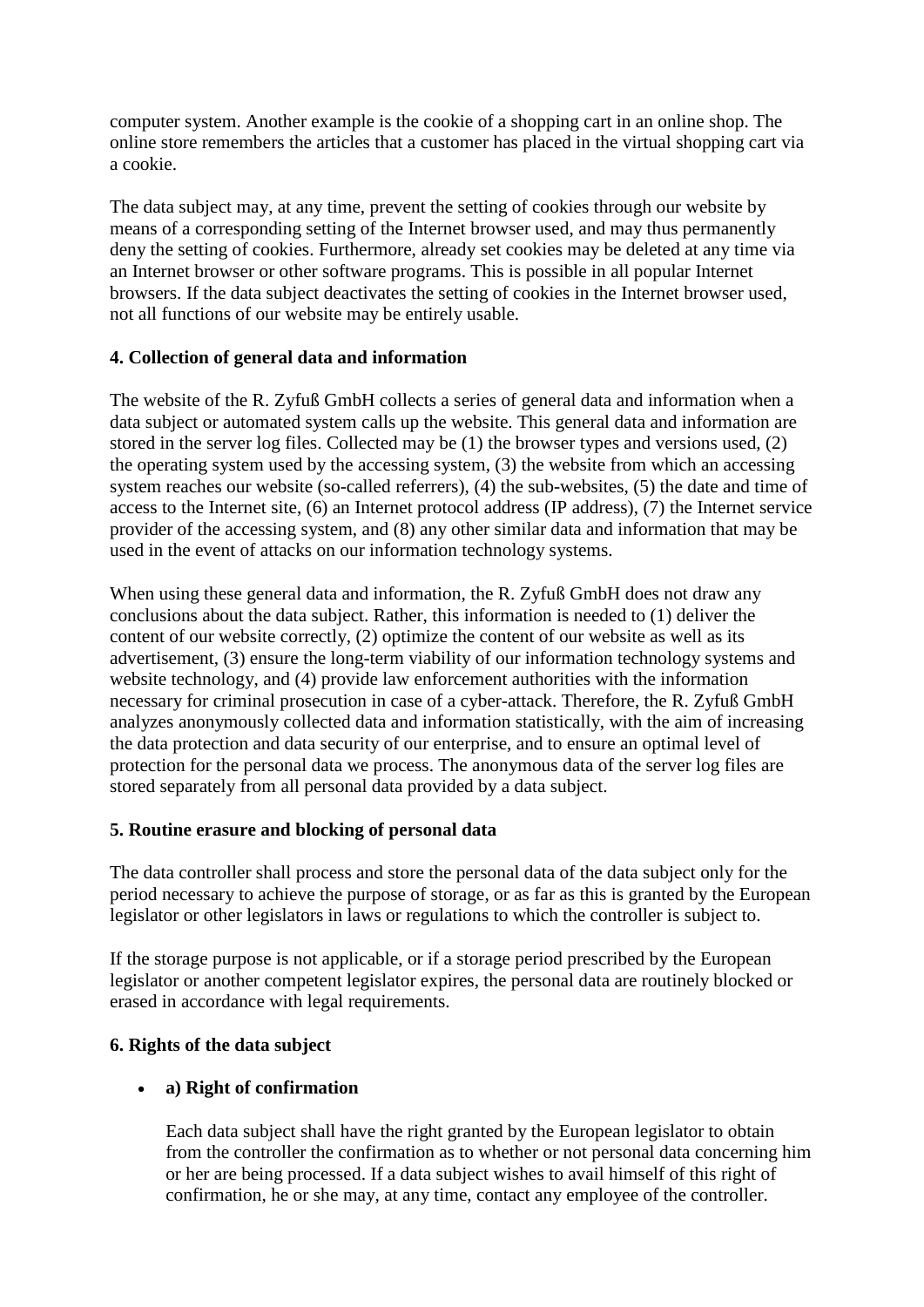## • **b) Right of access**

Each data subject shall have the right granted by the European legislator to obtain from the controller free information about his or her personal data stored at any time and a copy of this information. Furthermore, the European directives and regulations grant the data subject access to the following information:

- o the purposes of the processing;
- o the categories of personal data concerned;
- o the recipients or categories of recipients to whom the personal data have been or will be disclosed, in particular recipients in third countries or international organisations;
- o where possible, the envisaged period for which the personal data will be stored, or, if not possible, the criteria used to determine that period;
- o the existence of the right to request from the controller rectification or erasure of personal data, or restriction of processing of personal data concerning the data subject, or to object to such processing;
- o the existence of the right to lodge a complaint with a supervisory authority;
- o where the personal data are not collected from the data subject, any available information as to their source;
- o the existence of automated decision-making, including profiling, referred to in Article 22(1) and (4) of the GDPR and, at least in those cases, meaningful information about the logic involved, as well as the significance and envisaged consequences of such processing for the data subject.

Furthermore, the data subject shall have a right to obtain information as to whether personal data are transferred to a third country or to an international organisation. Where this is the case, the data subject shall have the right to be informed of the appropriate safeguards relating to the transfer.

If a data subject wishes to avail himself of this right of access, he or she may, at any time, contact any employee of the controller.

### • **c) Right to rectification**

Each data subject shall have the right granted by the European legislator to obtain from the controller without undue delay the rectification of inaccurate personal data concerning him or her. Taking into account the purposes of the processing, the data subject shall have the right to have incomplete personal data completed, including by means of providing a supplementary statement.

If a data subject wishes to exercise this right to rectification, he or she may, at any time, contact any employee of the controller.

### • **d) Right to erasure (Right to be forgotten)**

Each data subject shall have the right granted by the European legislator to obtain from the controller the erasure of personal data concerning him or her without undue delay, and the controller shall have the obligation to erase personal data without undue delay where one of the following grounds applies, as long as the processing is not necessary: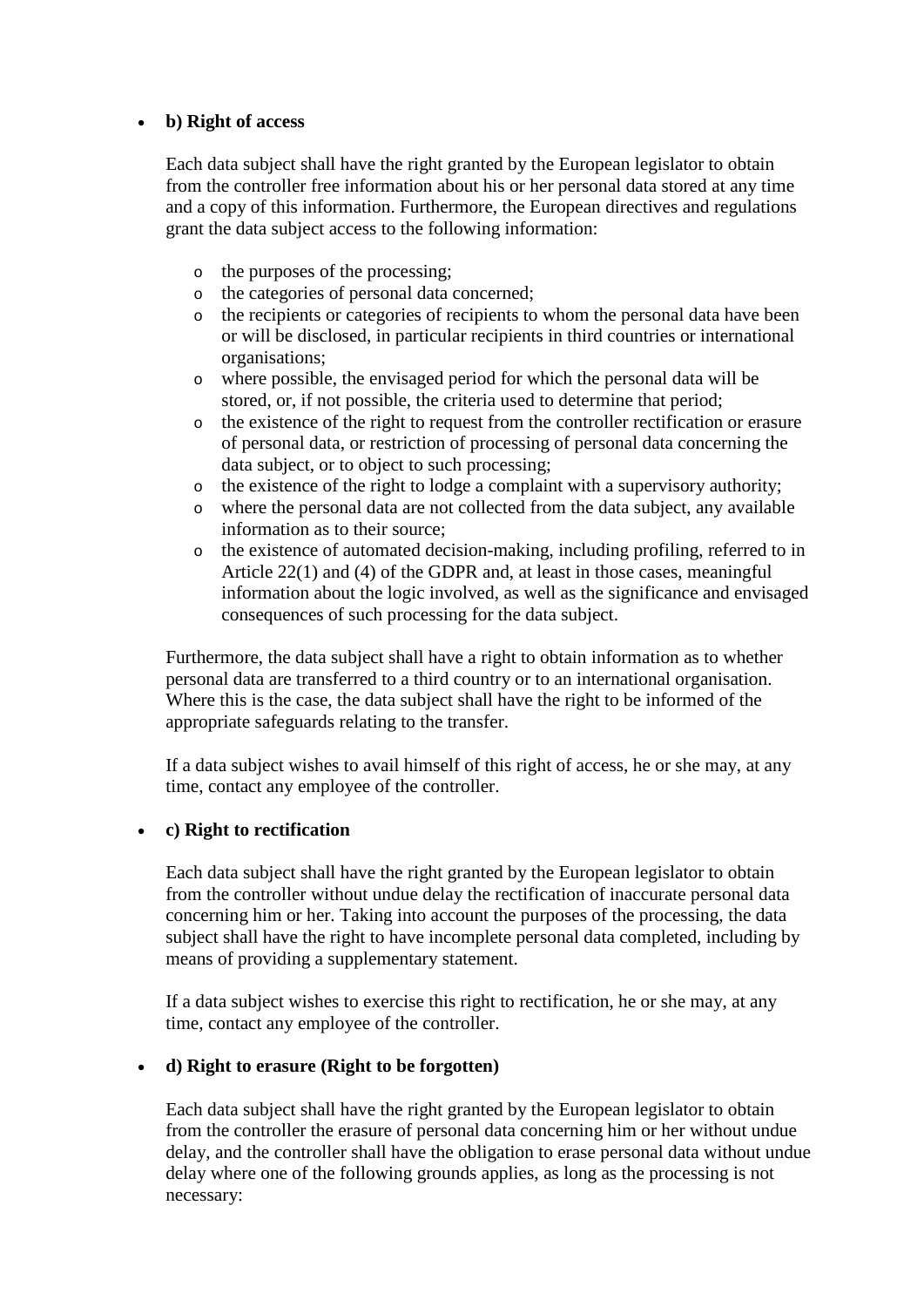- o The personal data are no longer necessary in relation to the purposes for which they were collected or otherwise processed.
- o The data subject withdraws consent to which the processing is based according to point (a) of Article 6(1) of the GDPR, or point (a) of Article 9(2) of the GDPR, and where there is no other legal ground for the processing.
- $\circ$  The data subject objects to the processing pursuant to Article 21(1) of the GDPR and there are no overriding legitimate grounds for the processing, or the data subject objects to the processing pursuant to Article 21(2) of the GDPR.
- o The personal data have been unlawfully processed.
- o The personal data must be erased for compliance with a legal obligation in Union or Member State law to which the controller is subject.
- o The personal data have been collected in relation to the offer of information society services referred to in Article 8(1) of the GDPR.

If one of the aforementioned reasons applies, and a data subject wishes to request the erasure of personal data stored by the R. Zyfuß GmbH, he or she may, at any time, contact any employee of the controller. An employee of R. Zyfuß GmbH shall promptly ensure that the erasure request is complied with immediately.

Where the controller has made personal data public and is obliged pursuant to Article 17(1) to erase the personal data, the controller, taking account of available technology and the cost of implementation, shall take reasonable steps, including technical measures, to inform other controllers processing the personal data that the data subject has requested erasure by such controllers of any links to, or copy or replication of, those personal data, as far as processing is not required. An employees of the R. Zyfuß GmbH will arrange the necessary measures in individual cases.

## • **e) Right of restriction of processing**

Each data subject shall have the right granted by the European legislator to obtain from the controller restriction of processing where one of the following applies:

- o The accuracy of the personal data is contested by the data subject, for a period enabling the controller to verify the accuracy of the personal data.
- o The processing is unlawful and the data subject opposes the erasure of the personal data and requests instead the restriction of their use instead.
- o The controller no longer needs the personal data for the purposes of the processing, but they are required by the data subject for the establishment, exercise or defence of legal claims.
- $\circ$  The data subject has objected to processing pursuant to Article 21(1) of the GDPR pending the verification whether the legitimate grounds of the controller override those of the data subject.

If one of the aforementioned conditions is met, and a data subject wishes to request the restriction of the processing of personal data stored by the R. Zyfuß GmbH, he or she may at any time contact any employee of the controller. The employee of the R. Zyfuß GmbH will arrange the restriction of the processing.

## • **f) Right to data portability**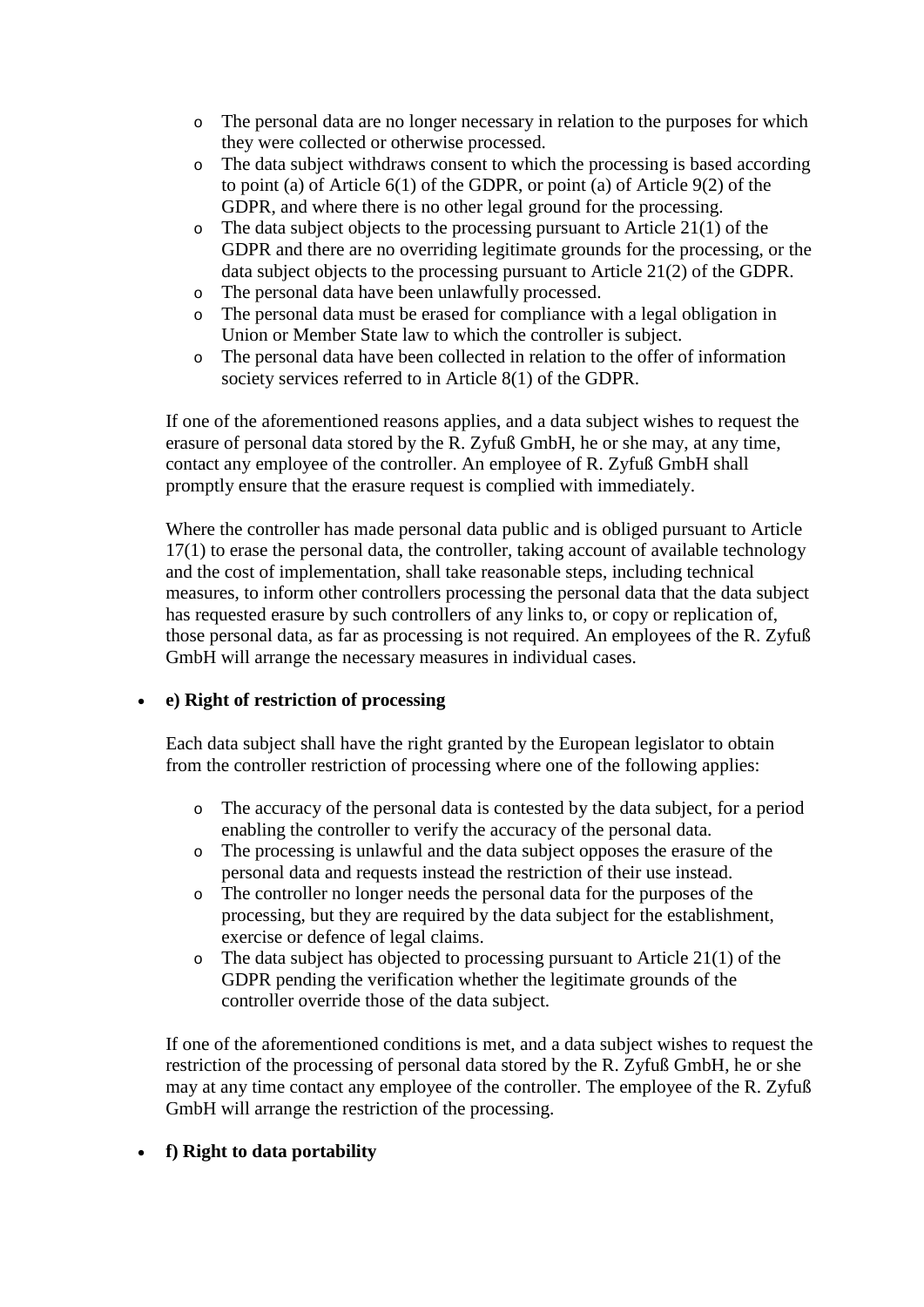Each data subject shall have the right granted by the European legislator, to receive the personal data concerning him or her, which was provided to a controller, in a structured, commonly used and machine-readable format. He or she shall have the right to transmit those data to another controller without hindrance from the controller to which the personal data have been provided, as long as the processing is based on consent pursuant to point (a) of Article 6(1) of the GDPR or point (a) of Article 9(2) of the GDPR, or on a contract pursuant to point (b) of Article 6(1) of the GDPR, and the processing is carried out by automated means, as long as the processing is not necessary for the performance of a task carried out in the public interest or in the exercise of official authority vested in the controller.

Furthermore, in exercising his or her right to data portability pursuant to Article 20(1) of the GDPR, the data subject shall have the right to have personal data transmitted directly from one controller to another, where technically feasible and when doing so does not adversely affect the rights and freedoms of others.

In order to assert the right to data portability, the data subject may at any time contact any employee of the R. Zyfuß GmbH.

## • **g) Right to object**

Each data subject shall have the right granted by the European legislator to object, on grounds relating to his or her particular situation, at any time, to processing of personal data concerning him or her, which is based on point (e) or (f) of Article 6(1) of the GDPR. This also applies to profiling based on these provisions.

The R. Zyfuß GmbH shall no longer process the personal data in the event of the objection, unless we can demonstrate compelling legitimate grounds for the processing which override the interests, rights and freedoms of the data subject, or for the establishment, exercise or defence of legal claims.

If the R. Zyfuß GmbH processes personal data for direct marketing purposes, the data subject shall have the right to object at any time to processing of personal data concerning him or her for such marketing. This applies to profiling to the extent that it is related to such direct marketing. If the data subject objects to the R. Zyfuß GmbH to the processing for direct marketing purposes, the R. Zyfuß GmbH will no longer process the personal data for these purposes.

In addition, the data subject has the right, on grounds relating to his or her particular situation, to object to processing of personal data concerning him or her by the R. Zyfuß GmbH for scientific or historical research purposes, or for statistical purposes pursuant to Article 89(1) of the GDPR, unless the processing is necessary for the performance of a task carried out for reasons of public interest.

In order to exercise the right to object, the data subject may contact any employee of the R. Zyfuß GmbH. In addition, the data subject is free in the context of the use of information society services, and notwithstanding Directive 2002/58/EC, to use his or her right to object by automated means using technical specifications.

## • **h) Automated individual decision-making, including profiling**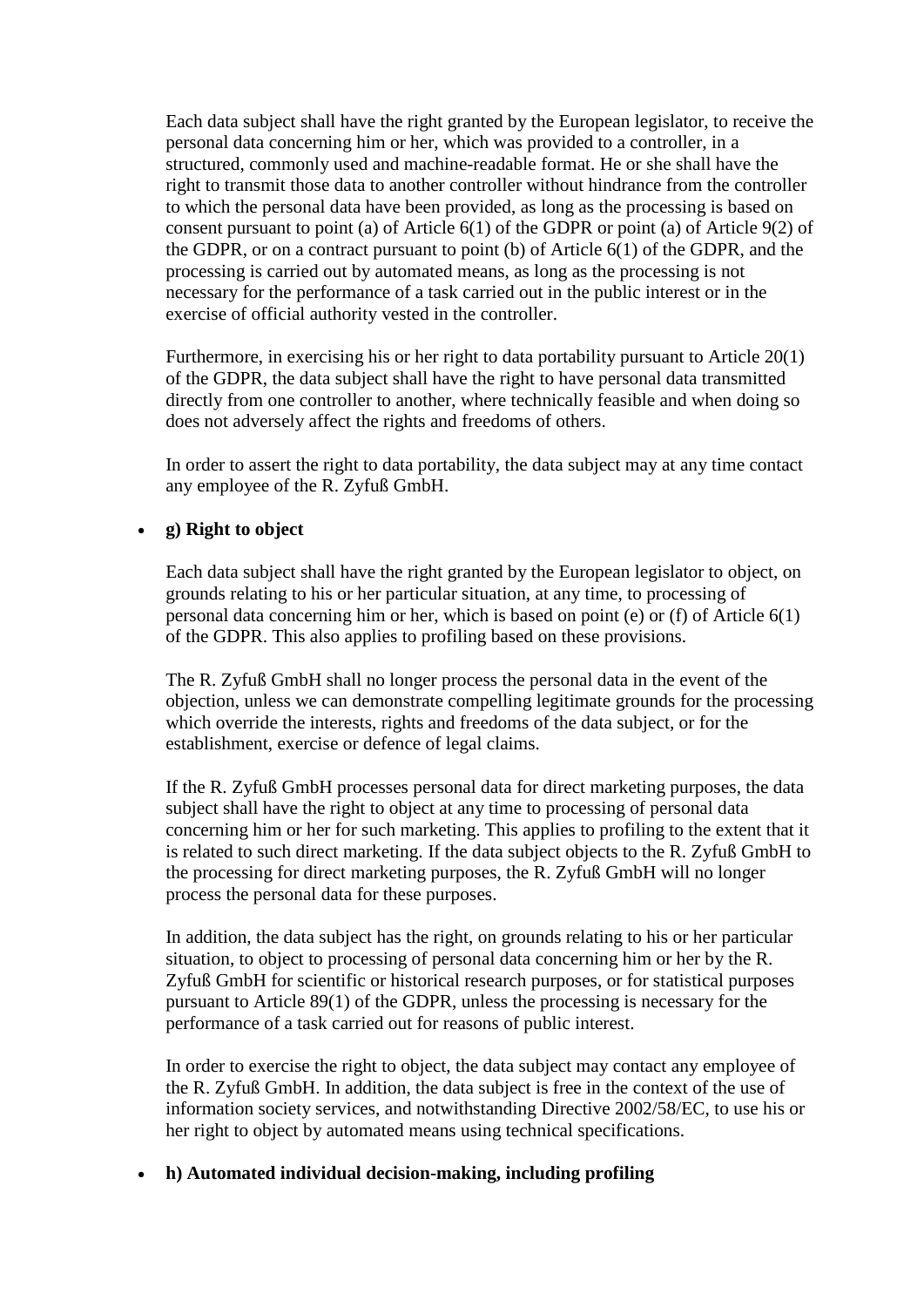Each data subject shall have the right granted by the European legislator not to be subject to a decision based solely on automated processing, including profiling, which produces legal effects concerning him or her, or similarly significantly affects him or her, as long as the decision (1) is not is necessary for entering into, or the performance of, a contract between the data subject and a data controller, or (2) is not authorised by Union or Member State law to which the controller is subject and which also lays down suitable measures to safeguard the data subject's rights and freedoms and legitimate interests, or (3) is not based on the data subject's explicit consent.

If the decision (1) is necessary for entering into, or the performance of, a contract between the data subject and a data controller, or (2) it is based on the data subject's explicit consent, the R. Zyfuß GmbH shall implement suitable measures to safeguard the data subject's rights and freedoms and legitimate interests, at least the right to obtain human intervention on the part of the controller, to express his or her point of view and contest the decision.

If the data subject wishes to exercise the rights concerning automated individual decision-making, he or she may, at any time, contact any employee of the R. Zyfuß GmbH.

### • **i) Right to withdraw data protection consent**

Each data subject shall have the right granted by the European legislator to withdraw his or her consent to processing of his or her personal data at any time.

If the data subject wishes to exercise the right to withdraw the consent, he or she may, at any time, contact any employee of the R. Zyfuß GmbH.

## **7. Data protection provisions about the application and use of Google Analytics (with anonymization function)**

On this website, the controller has integrated the component of Google Analytics (with the anonymizer function). Google Analytics is a web analytics service. Web analytics is the collection, gathering, and analysis of data about the behavior of visitors to websites. A web analysis service collects, inter alia, data about the website from which a person has come (the so-called referrer), which sub-pages were visited, or how often and for what duration a subpage was viewed. Web analytics are mainly used for the optimization of a website and in order to carry out a cost-benefit analysis of Internet advertising.

The operator of the Google Analytics component is Google Inc., 1600 Amphitheatre Pkwy, Mountain View, CA 94043-1351, United States.

For the web analytics through Google Analytics the controller uses the application "\_gat. \_anonymizeIp". By means of this application the IP address of the Internet connection of the data subject is abridged by Google and anonymised when accessing our websites from a Member State of the European Union or another Contracting State to the Agreement on the European Economic Area.

The purpose of the Google Analytics component is to analyze the traffic on our website. Google uses the collected data and information, inter alia, to evaluate the use of our website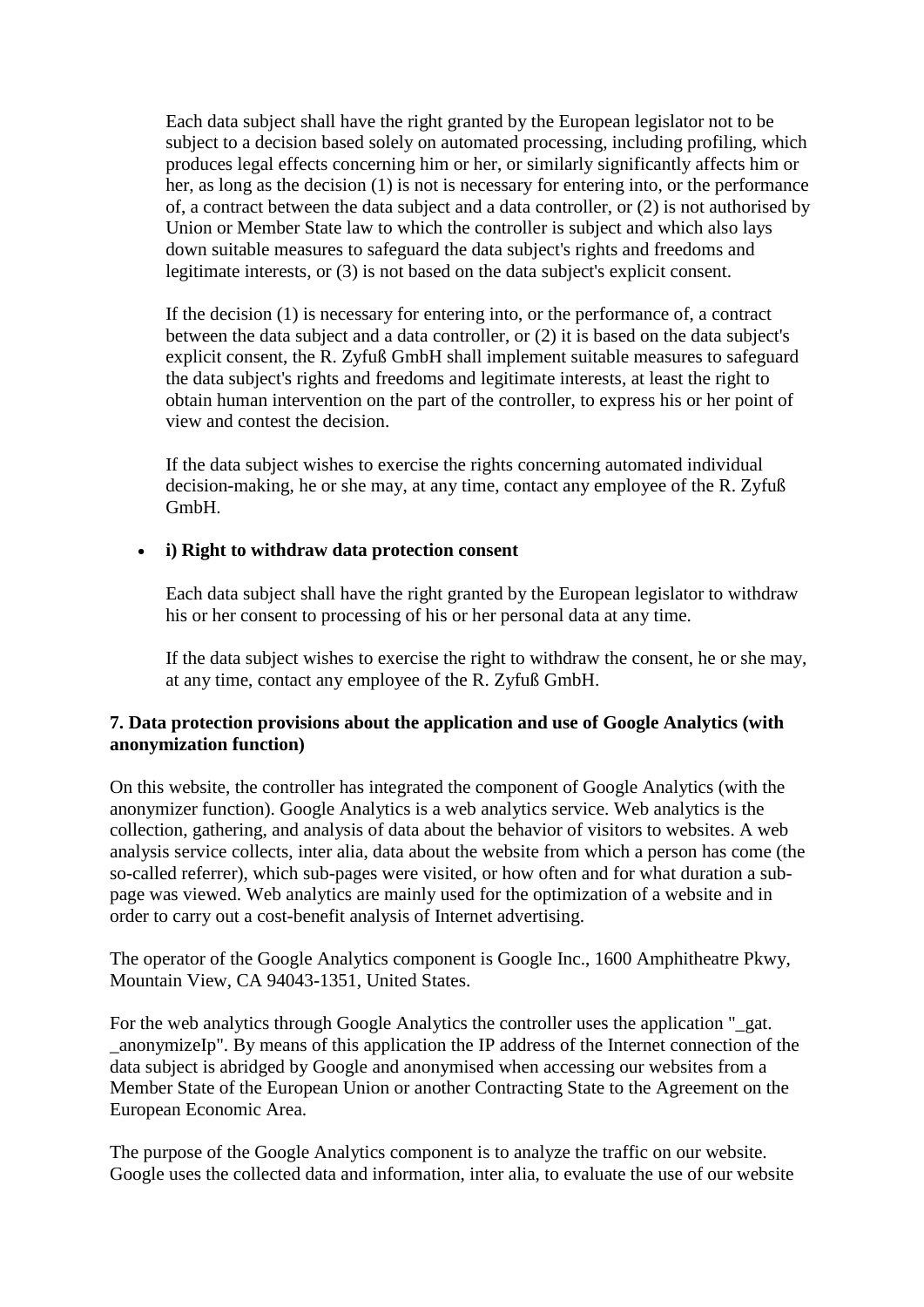and to provide online reports, which show the activities on our websites, and to provide other services concerning the use of our Internet site for us.

Google Analytics places a cookie on the information technology system of the data subject. The definition of cookies is explained above. With the setting of the cookie, Google is enabled to analyze the use of our website. With each call-up to one of the individual pages of this Internet site, which is operated by the controller and into which a Google Analytics component was integrated, the Internet browser on the information technology system of the data subject will automatically submit data through the Google Analytics component for the purpose of online advertising and the settlement of commissions to Google. During the course of this technical procedure, the enterprise Google gains knowledge of personal information, such as the IP address of the data subject, which serves Google, inter alia, to understand the origin of visitors and clicks, and subsequently create commission settlements.

The cookie is used to store personal information, such as the access time, the location from which the access was made, and the frequency of visits of our website by the data subject. With each visit to our Internet site, such personal data, including the IP address of the Internet access used by the data subject, will be transmitted to Google in the United States of America. These personal data are stored by Google in the United States of America. Google may pass these personal data collected through the technical procedure to third parties.

The data subject may, as stated above, prevent the setting of cookies through our website at any time by means of a corresponding adjustment of the web browser used and thus permanently deny the setting of cookies. Such an adjustment to the Internet browser used would also prevent Google Analytics from setting a cookie on the information technology system of the data subject. In addition, cookies already in use by Google Analytics may be deleted at any time via a web browser or other software programs.

In addition, the data subject has the possibility of objecting to a collection of data that are generated by Google Analytics, which is related to the use of this website, as well as the processing of this data by Google and the chance to preclude any such. For this purpose, the data subject must download a browser add-on under the link

https://tools.google.com/dlpage/gaoptout and install it. This browser add-on tells Google Analytics through a JavaScript, that any data and information about the visits of Internet pages may not be transmitted to Google Analytics. The installation of the browser add-ons is considered an objection by Google. If the information technology system of the data subject is later deleted, formatted, or newly installed, then the data subject must reinstall the browser add-ons to disable Google Analytics. If the browser add-on was uninstalled by the data subject or any other person who is attributable to their sphere of competence, or is disabled, it is possible to execute the reinstallation or reactivation of the browser add-ons.

Further information and the applicable data protection provisions of Google may be retrieved under https://www.google.com/intl/en/policies/privacy/ and under http://www.google.com/analytics/terms/us.html. Google Analytics is further explained under the following Link https://www.google.com/analytics/.

## **8. Legal basis for the processing**

Art. 6(1) lit. a GDPR serves as the legal basis for processing operations for which we obtain consent for a specific processing purpose. If the processing of personal data is necessary for the performance of a contract to which the data subject is party, as is the case, for example,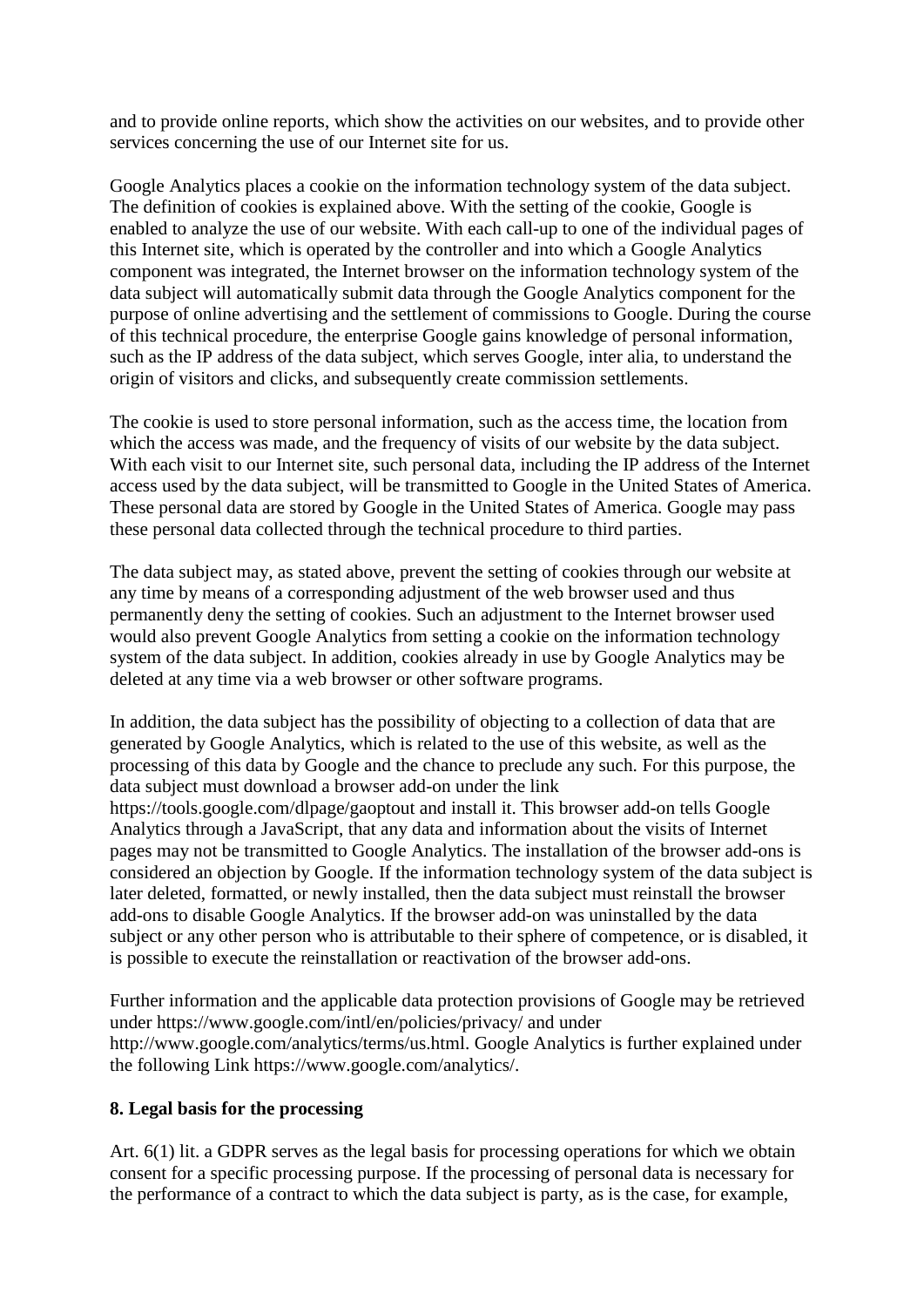when processing operations are necessary for the supply of goods or to provide any other service, the processing is based on Article 6(1) lit. b GDPR. The same applies to such processing operations which are necessary for carrying out pre-contractual measures, for example in the case of inquiries concerning our products or services. Is our company subject to a legal obligation by which processing of personal data is required, such as for the fulfillment of tax obligations, the processing is based on Art. 6(1) lit. c GDPR. In rare cases, the processing of personal data may be necessary to protect the vital interests of the data subject or of another natural person. This would be the case, for example, if a visitor were injured in our company and his name, age, health insurance data or other vital information would have to be passed on to a doctor, hospital or other third party. Then the processing would be based on Art. 6(1) lit. d GDPR. Finally, processing operations could be based on Article 6(1) lit. f GDPR. This legal basis is used for processing operations which are not covered by any of the abovementioned legal grounds, if processing is necessary for the purposes of the legitimate interests pursued by our company or by a third party, except where such interests are overridden by the interests or fundamental rights and freedoms of the data subject which require protection of personal data. Such processing operations are particularly permissible because they have been specifically mentioned by the European legislator. He considered that a legitimate interest could be assumed if the data subject is a client of the controller (Recital 47 Sentence 2 GDPR).

# **9. The legitimate interests pursued by the controller or by a third party**

Where the processing of personal data is based on Article 6(1) lit. f GDPR our legitimate interest is to carry out our business in favor of the well-being of all our employees and the shareholders.

## **10. Period for which the personal data will be stored**

The criteria used to determine the period of storage of personal data is the respective statutory retention period. After expiration of that period, the corresponding data is routinely deleted, as long as it is no longer necessary for the fulfillment of the contract or the initiation of a contract.

## **11. Provision of personal data as statutory or contractual requirement; Requirement necessary to enter into a contract; Obligation of the data subject to provide the personal data; possible consequences of failure to provide such data**

We clarify that the provision of personal data is partly required by law (e.g. tax regulations) or can also result from contractual provisions (e.g. information on the contractual partner). Sometimes it may be necessary to conclude a contract that the data subject provides us with personal data, which must subsequently be processed by us. The data subject is, for example, obliged to provide us with personal data when our company signs a contract with him or her. The non-provision of the personal data would have the consequence that the contract with the data subject could not be concluded. Before personal data is provided by the data subject, the data subject must contact any employee. The employee clarifies to the data subject whether the provision of the personal data is required by law or contract or is necessary for the conclusion of the contract, whether there is an obligation to provide the personal data and the consequences of non-provision of the personal data.

## **12. Existence of automated decision-making**